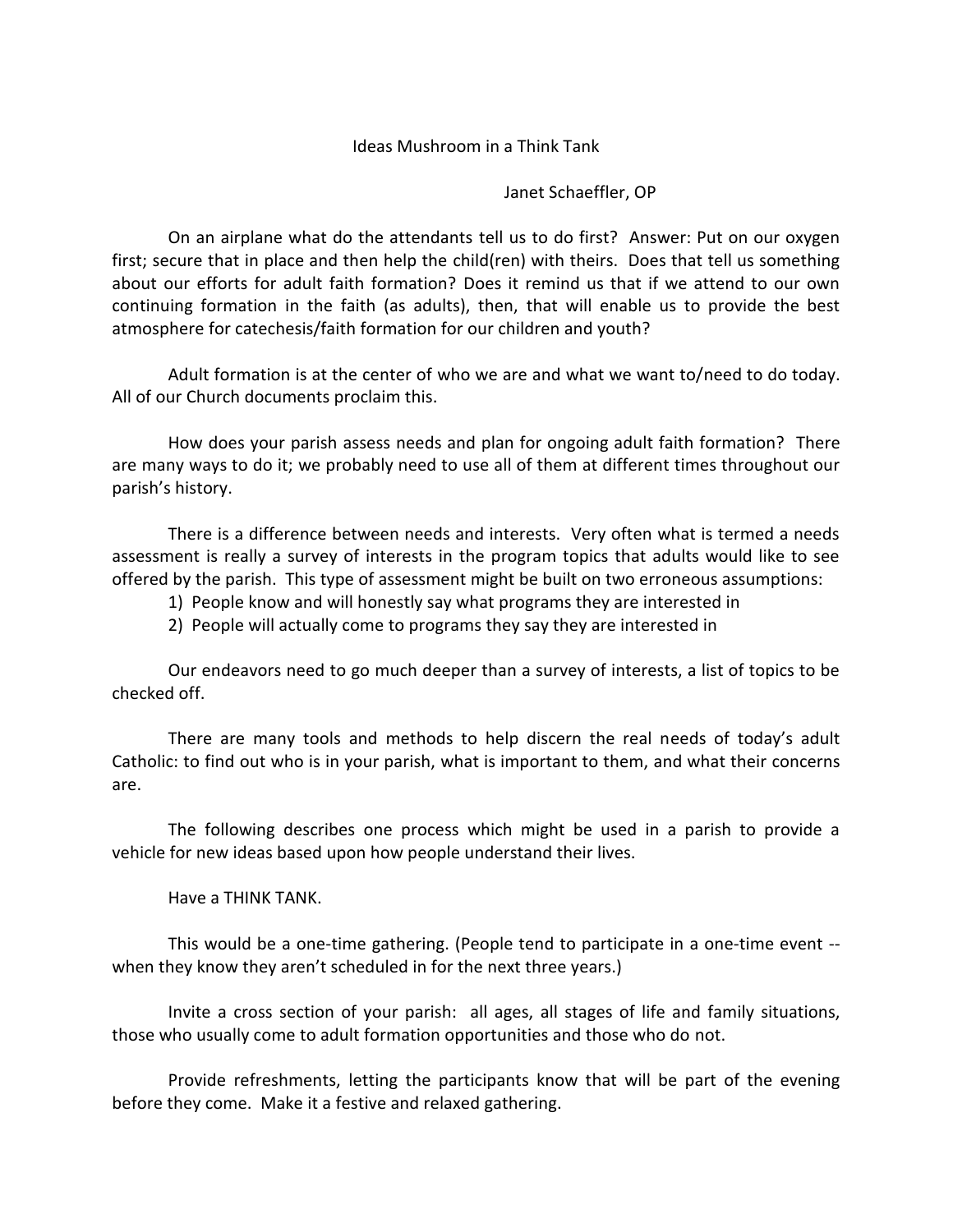You might want to ask your invitees to bring one other person with them. Offer prizes for those who do!

A sample agenda for the evening might be:

- 1) Welcome and an IceBreaker (to let people know with whom they are spending the evening)
- 2) Prayer (one that is filled with hope and enthusiasm for the faith journey to which we are all committed)
- 3) Small group discussions: In the last ten years, think of a situation/a time in which you learned something.
	- What did you learn?
	- What was the time frame involved in the learning process: one instance; something that was ongoing for quite a while, etc.?
	- What was the learning context: a class; your own reading; talking with others; the result of an experience/a life situation, etc.?
- 4) Large group feedback: In listening to one another, what did you discover about adult learning?
- 5) A short presentation on the principles of adult learning
- 6) Small group discussions: Completion of this sentence: "To continue to grow as Christians, adults in our parish need  $\blacksquare$

 Invite each small group to list their responses on newsprint and post them around the room. Take a few minutes to look at and share reflections about the responses.

7) Small group discussions: What trends are happening today (in our society, in family life, in the Church, etc.) that impact our daily lives?

 Invite each small group to list their answers on newsprint and post them around the room. Take a few minutes to look at and share reflections about the responses.

8) Small group discussions: What is there about Catholic Christian living, about the Church that you wish you knew more about?

 Invite each small group to list their answers on newsprint and post them around the room. Take a few minutes to look at and share reflections about the responses.